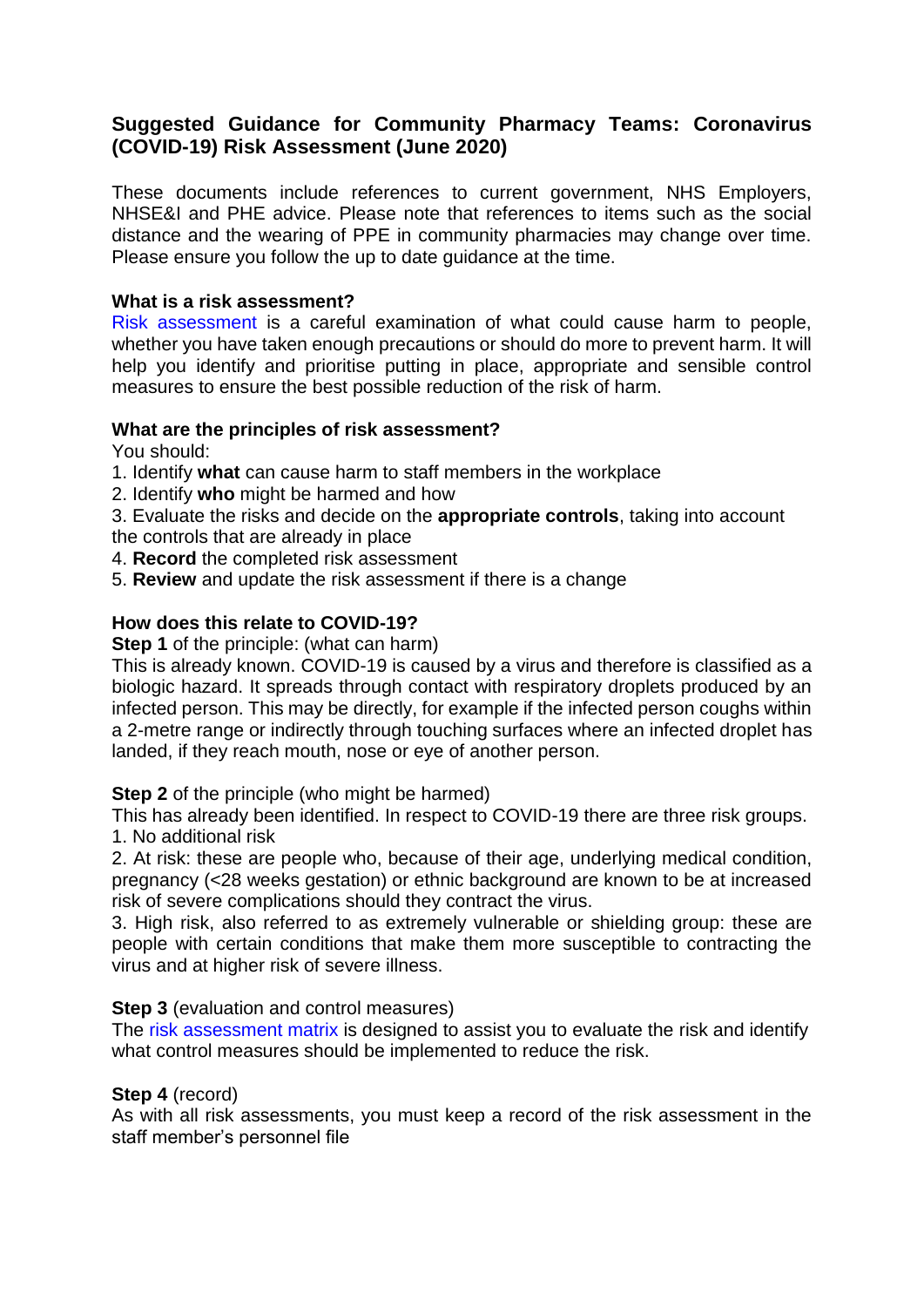#### **Step 5** (review)

If there is a change in a) personal circumstances of the staff member (for example the staff member notifies you that they are pregnant), b) work practices (e.g. the work area is designated as a COVID-19 area) or c) new information becomes available (e.g. evidence suggests there are further risk factors), you may have to review and update the risk assessment.

### **What does** risk management **mean?**

Risk management is about taking practical steps to protect people from real harm and suffering. It does not necessarily mean stopping a certain activity but to identify the most reasonable way to eliminate or reduce the harm. 'Reasonable' in terms of risk management means balancing the level of risk against the measures needed to control it.

You might have heard the concept of hierarchy of control which means taking preventative measures to reduce the risk to the lowest reasonably practicable level. The list below is the Hierarchy of Control which sets out measures in the order you should consider them, along with suggested adjustments that may be applicable in a community pharmacy. Discuss with the staff member to identify the most reasonable and practicable solution:

1. Elimination  $-$  is it possible to remove or eliminate the risk altogether? is it possible for the staff member to work from home?

2. Substitution – is it possible to use a different process which is less hazardous? is it possible for the staff member to work in a non-patient facing area?

3. Engineering controls – is there equipment or methods to control the exposure to the risk? screens, use of consultation room?

4. Administrative Controls – are there other procedures to reduce the exposure risk e.g. signage and education about the risk? Is it possible to triage patients so that the staff member subject of the risk assessment, can avoid having close contact with them? Is it possible to ensure social distancing measures are complied with in the workplace? Is it possible to reduce the duration of face to face contact with patients? 5. Personal protective equipment (PPE) – what PPE is available to eliminate or reduce any residual risk not eliminated using the previous measures

# **FAQs**

### **Q. As a manager, should I complete risk assessments with all my staff?**

**A.** You must ensure that all staff are informed by appropriate means including verbal update and team emails that the risk assessment is available, and they can arrange with you or a delegated person to complete the risk assessment.

This is a collaborative process and staff members of BAME background as well as those who are classed as vulnerable due to an underlying medical condition or pregnancy are all encouraged to review the risk assessment. The staff member can arrange a meeting with their manager to complete the risk assessment if they wish.

The risk assessment is a legal obligation and you or your delegated person must arrange for the risk assessment matrix to be completed with the staff member when they ask.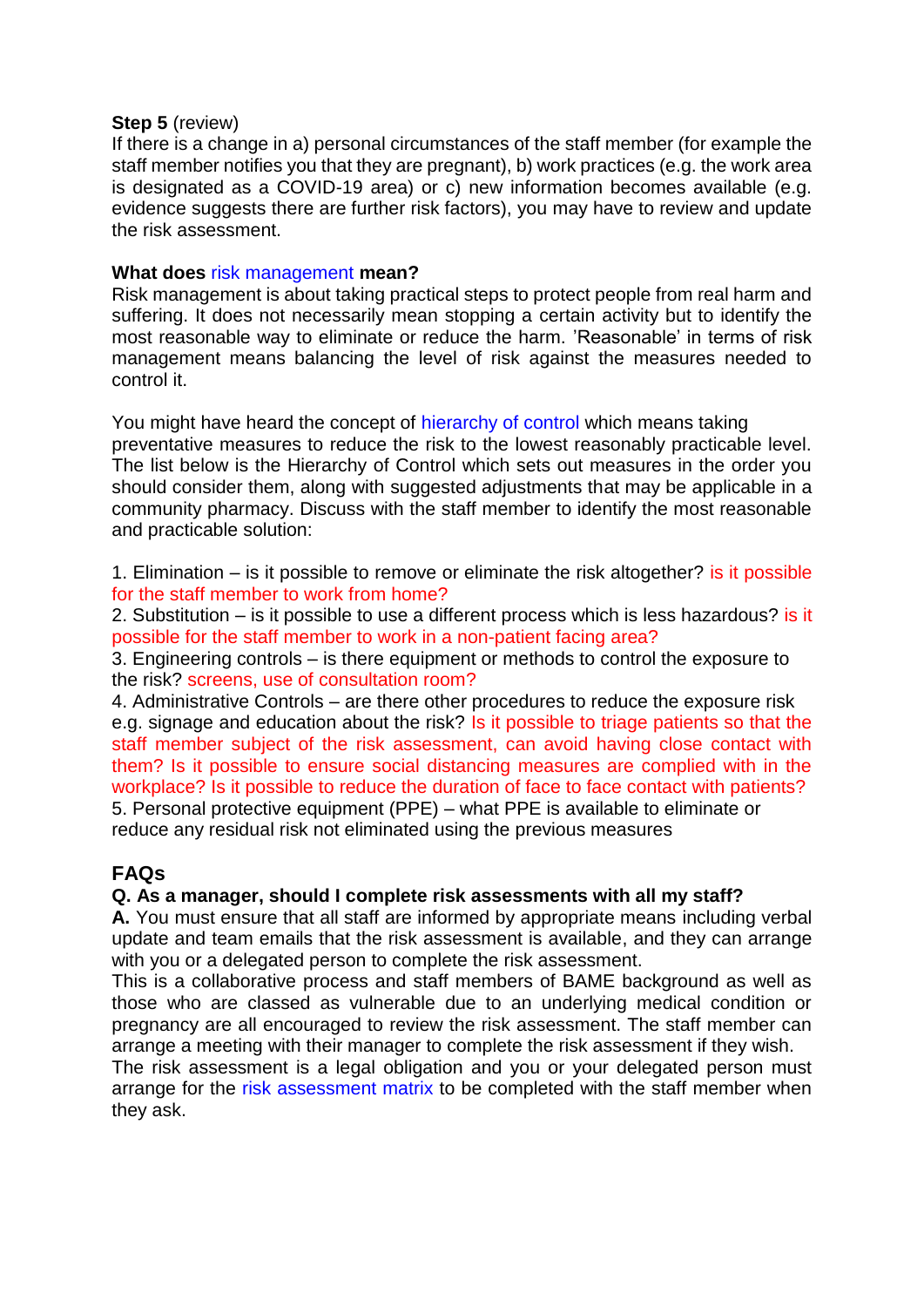### **Q. Does the risk assessment mean all BAME staff members should work from home or change their job role?**

**A.** No, the risk assessment matrix contains examples of reasonable measures that should be considered in order to reduce the exposure. You should follow the hierarchy of control / risk management options as explained above. This includes whether the staff member can work from home or be redeployed. If these are not reasonable to implement, then the lower level of risk management hierarchy should be implemented.

# **Q. I have completed the risk assessment for a BAME staff member who is 58 years of age. Does he need to wear a mask for more protection?**

**A.** The decision about PPE is based on how the virus is spread and the current recommendation in community pharmacies is that fluid resistant masks should be worn when it is not possible to remain 2m away from patients. The risk assessment should be completed with colleagues individually and risks managed accordingly.

### **It is imperative that ALL STAFF including those with a vulnerability because of underlying medical conditions, pregnancy and from ethnic background strictly follow the IPC advice regarding hand hygiene and appropriate PPE.**

### **Q. How can we ensure that patients entering our community pharmacy do not have COVID-19?**

**A.** In a community setting it is advisable to consider a reasonable way to identify patients that can have COVID-19. This may include displaying posters, banners or screens with messages to patients to not enter the pharmacy if they have COVID-19 symptoms. Triaging in advance to determine whether the patient or household members are symptomatic or isolating may also be appropriate.

### **Q. A member of my staff has told me that they have a medical condition therefore they are asking for a risk assessment for COVID-19. I did not have any knowledge of his condition and he has never asked for any adjustments. Can I ask him what their condition is?**

**A.** He does not need to disclose his diagnosis and only needs to inform you that he has an underlying medical condition which is classed as a vulnerability in respect to COVID-19. You must not ask any question about the nature of the condition e.g. the diagnosis, symptoms, investigations or treatment that may lead to a disclosure of his medical condition. His declaration that he has a medical condition that categorises him as vulnerable is adequate to warrant the risk assessment if he wishes to have the assessment.

# **Q. Should I be thinking of carrying out a risk assessment for my staff currently working from home and will be returning soon.**

**A**. In principle yes. Any member of staff who is vulnerable, pregnant or of BAME background must have a risk assessment should they wish. You should consider whether they can continue working from home as the first measure in the hierarchy of control.